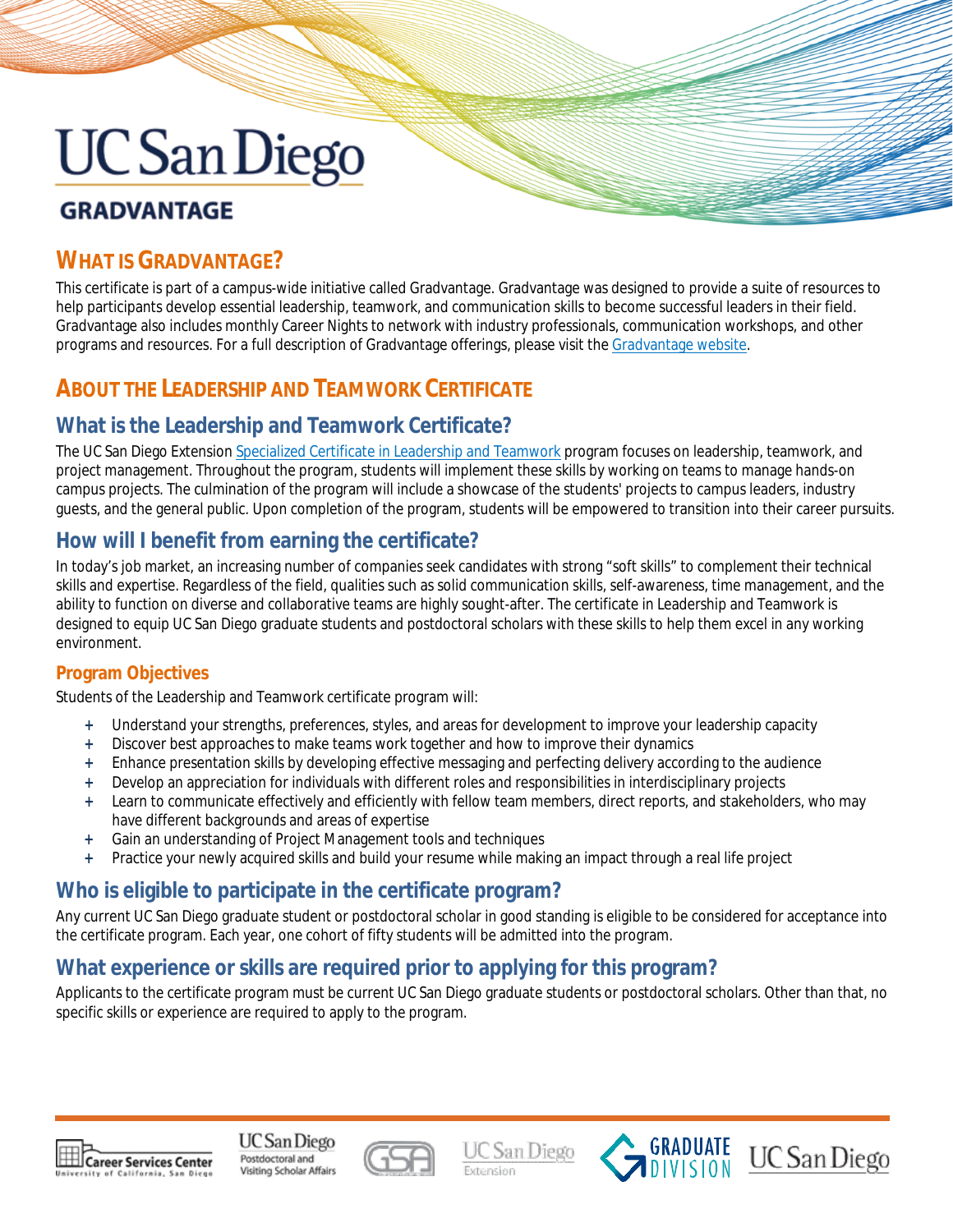# **GRADVANTAGE**

### **What courses must I take to complete the certificate?**

The Leadership and Teamwork certificate consists of three required courses of three units each. Courses must be taken sequentially, as listed below. Students accepted into the program will complete the courses with a cohort of fellow students. Each cohort will have approximately forty students.

| <b>Course Title</b>                                       | <b>Units</b> | Fall | Winter | Spring |
|-----------------------------------------------------------|--------------|------|--------|--------|
| Effective Leadership and Teamwork in the Workplace        |              |      |        |        |
| <b>Leadership and Teamwork Practicum</b>                  |              |      |        |        |
| <b>Project Management for the Collaborative Workplace</b> |              |      |        |        |
| <b>Total Units</b>                                        |              |      |        |        |
| All three courses are required.                           |              |      |        |        |

#### **Are there any prerequisites to the certificate program?**

There are no prerequisites for the certificate program.

#### **Can any of the courses be waived if I have taken a similar course elsewhere or have equivalent working knowledge?**

The certificate program is designed to be a comprehensive experience, completed from start to finish by the same cohort of students. Due to this team-oriented nature of the program, you may not waive any of the program's courses.

#### **How much does the certificate program cost?**

The full cost of the program is \$395 (vouchers not accepted), broken down as follows:

- **+** \$95 certificate fee upon acceptance into the program (Fall)
- **+** \$100 course fee fo[r Effective Leadership and Teamwork in the Workplace](https://extension.ucsd.edu/courses-and-programs/effective-leadership-and-teamwork-in-the-workplace?utm_source=faq&utm_medium=pdf&utm_campaign=bst-leadership-and-teamwork) (Winter)
- **+** \$100 course fee fo[r Leadership and Teamwork Practicum](https://extension.ucsd.edu/courses-and-programs/leadership-and-teamwork-practicum?utm_source=faq&utm_medium=pdf&utm_campaign=bst-leadership-and-teamwork) (Winter)
- **+** \$100 course fee fo[r Project Management for the Collaborative Workplace](https://extension.ucsd.edu/courses-and-programs/project-management-for-the-collaborative-workplace?utm_source=faq&utm_medium=pdf&utm_campaign=bst-leadership-and-teamwork) (Spring)

### **Do I need to pay for the program up-front?**

You do not need to pay for the entire program at once, but you will need to pay per class at the time of enrollment**.** Vouchers not accepted.

#### **Is there an application fee?**

There is no application fee; however, upon acceptance into the program, there will be a certificate fee. The certificate fee is \$95.

#### **How do I apply to the certificate program?**

**STEP 1:** If you have a My Extension account, skip to Step 2. If you do not have a My Extension account, go t[o myextension.ucsd.edu,](https://myextension.ucsd.edu/) click "Create an account" on the right side of the page, and follow the instructions to create an account. Once you have a My Extension account, continue to Step 2.

**STEP 2:** Click on the yellow "Apply Now" button o[n the certificate information page.](https://extension.ucsd.edu/courses-and-programs/leadership-and-teamwork?utm_source=faq&utm_medium=pdf&utm_campaign=bst-leadership-and-teamwork) Complete the required fields on the application. Then click the "Save" button. Once you have saved the application, the "Submit" button will appear. Click the "Submit" button to submit your application for review and consideration. Once submitted, your application cannot be changed. You can track the progress of your application a[t My Extension.](https://myextension.ucsd.edu/)



UC San Diego Postdoctoral and Visiting Scholar Affairs



**UC** San Diego



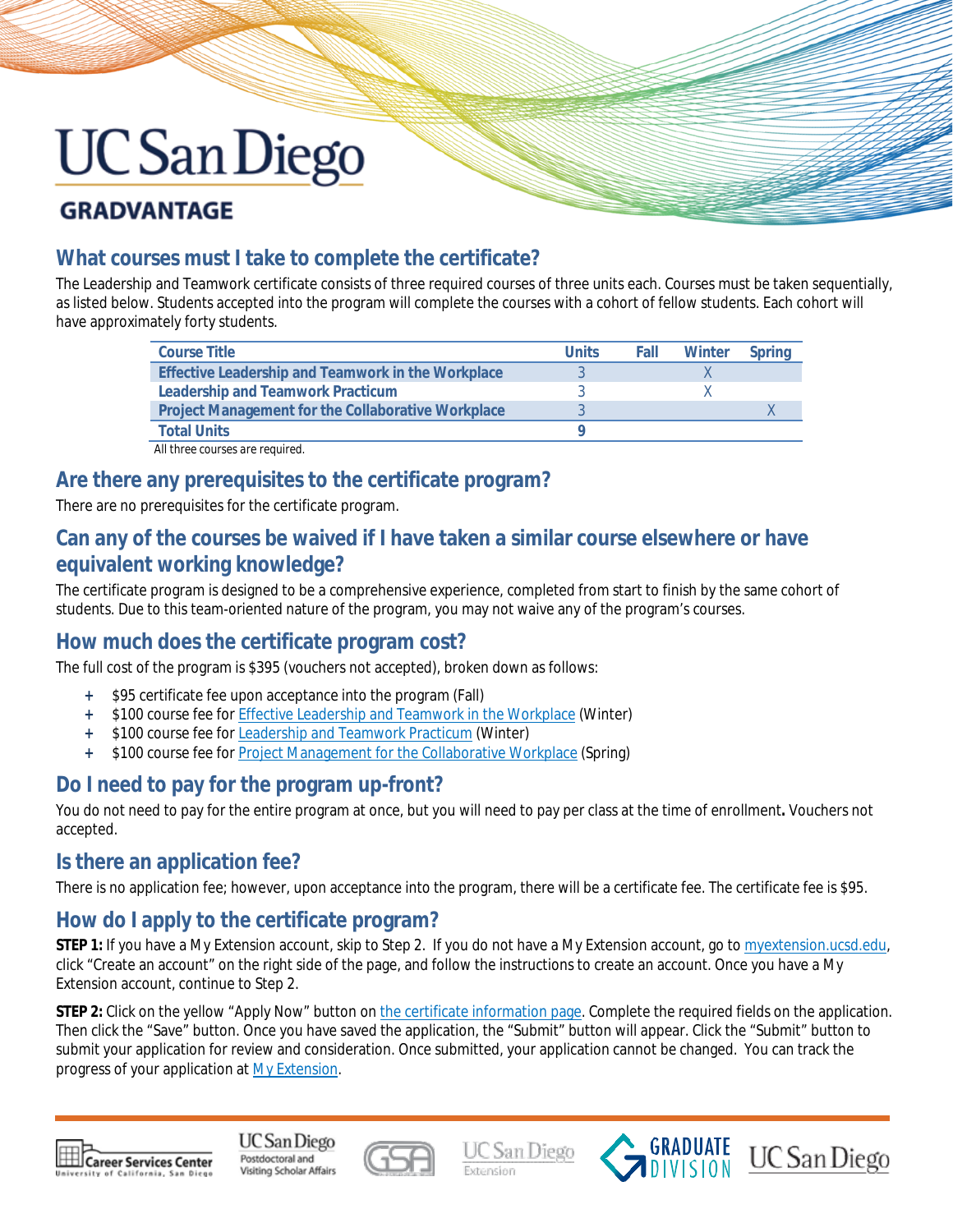## **GRADVANTAGE**

### **What are the conditions for admission into the program?**

To ensure a diverse cohort, applicants will be evaluated based upon:

- **+** Year in program and/or advancement to candidacy status
- **+** Area of study or research interest
- **+** Employment & volunteer history
- **Statement of interest**
- **+** Resume or CV

While any UC San Diego graduate student or postdoctoral scholar in good standing is eligible to be considered for acceptance into the program, the Leadership and Teamwork certificate program is designed to best serve doctoral students in the 3rd or 4th year of their degree program. Where program capacity is limited, applicants with this profile will receive preference for admission.

**NOTE:** *Either a resume* or *a CV must be included with your application. It is not necessary to include both.*

#### **When are the applications due? When will I know if I am accepted into the program?**

Applications are due by **December 3, 2021**. Applicants will be notified of acceptance by **December 7, 2021**.

#### **How many individuals will be accepted into the program?**

Each year, one cohort of forty students (maximum) will be admitted into the program.

#### **Can I apply to the certificate program at any time?**

No. Applications will be accepted according to the schedule listed above. If you submit an application after the listed deadlines, you will not be accepted into the program and will be instructed to apply again the following year.

### **What do I do once I've been accepted into the program?**

Upon acceptance into the program, you will receive an email directing you to the next steps to complete your enrollment in the certificate program, including paying the \$95 certificate fee.

### **How long does it take to complete the certificate?**

Students will complete the full program in three consecutive quarters, starting in the winter and finishing in the spring. The first course begins the first week of January and the program concludes at the end of the third course at the end of June.

#### **When are the courses scheduled?**

Courses will run virtually (live online) Tuesday evenings from 6:00 PM to 9:00 PM.

#### **Do I have to take the courses in order?**

Yes, due to the nature of the program, courses must be taken in order.

#### **Do I have to take all of the courses in the program? Can I just take one or two?**

Due to the collaborative nature of the program, you must take all of the courses in the same year and they must be taken in order.

#### **You've mentioned collaboration, projects, and teams. How does this work?**

In the first course, [Effective Leadership and Teamwork in the Workplace,](https://extension.ucsd.edu/courses-and-programs/effective-leadership-and-teamwork-in-the-workplace?utm_source=faq&utm_medium=pdf&utm_campaign=bst-leadership-and-teamwork) students are asked to review projects they are interested in



**UC** San Diego Postdoctoral and Visiting Scholar Affairs



UC San Diego



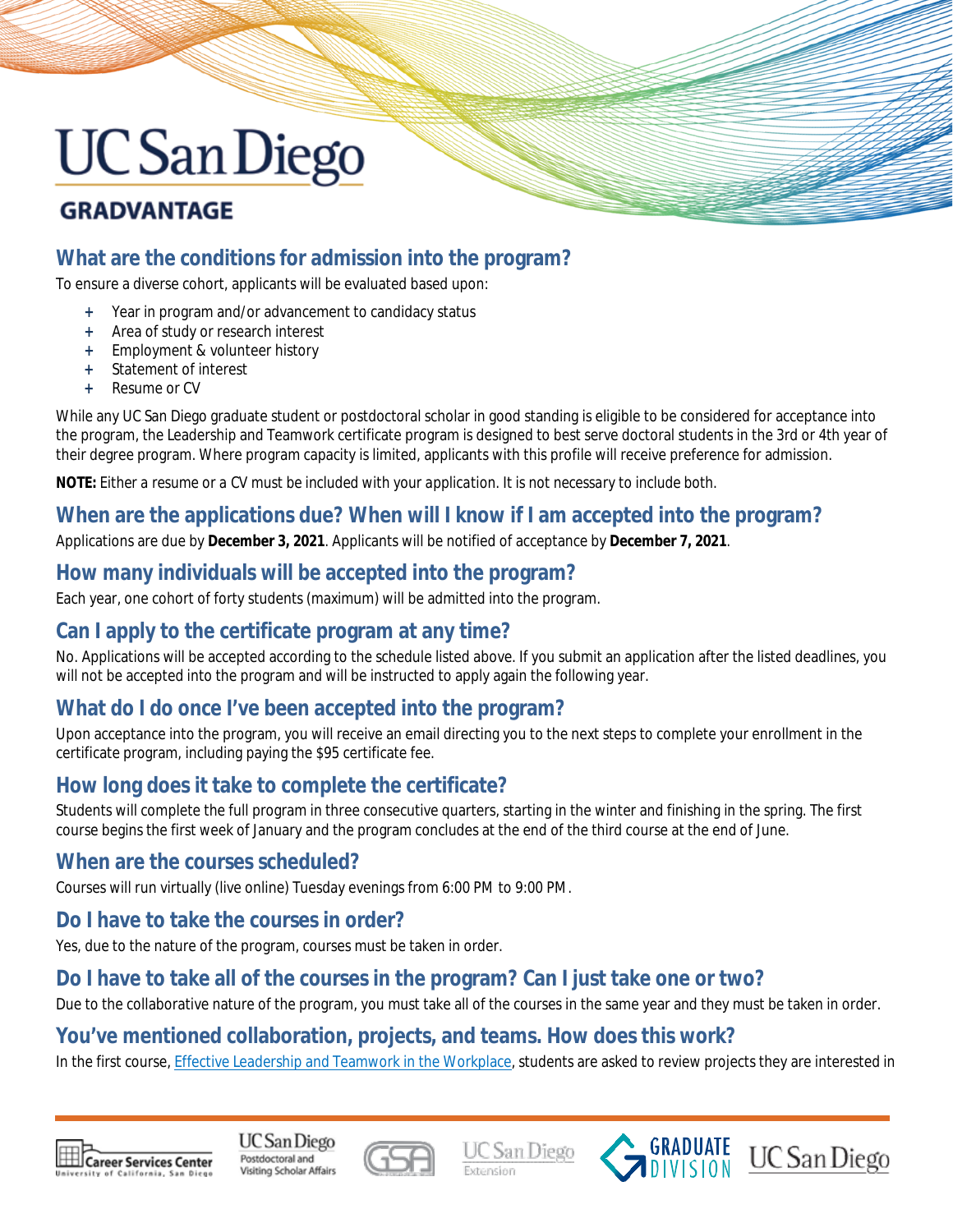# **GRADVANTAGE**

working on from a list of campus initiatives identified through the Vice Chancellors' offices. Based upon your choices, the program instructors and administrators will strategically place you teams to ensure diverse backgrounds in an attempt to simulate real world scenarios.

Your team will execute your project during the [Leadership and Teamwork Practicum,](https://extension.ucsd.edu/courses-and-programs/leadership-and-teamwork-practicum?utm_source=faq&utm_medium=pdf&utm_campaign=bst-leadership-and-teamwork) using the skills you have developed over the preceding course; showcasing your project to an audience of UC San Diego stakeholders, invited industry guests and the general public.

For the culmination of the program, the [Project Management for the Collaborative Workplace](https://extension.ucsd.edu/courses-and-programs/project-management-for-the-collaborative-workplace?utm_source=faq&utm_medium=pdf&utm_campaign=bst-leadership-and-teamwork) course, you will work with team members and stakeholders to develop and a project using project management tools and techniques.

#### **Is the program accredited?**

UC San Diego is accredited by the Western Association of Schools and Colleges (WASC). UC San Diego Extension — like all other UC San Diego schools, colleges, and departments — is accredited by WASC through the University. All courses and certificate programs offered by UC San Diego Extension have been developed and are administered in accordance with Extension policy and the regulations of the Academic Senate of the University of California.

## **ABOUT THE COURSES IN THE CERTIFICATE PROGRAM**

#### **Can I take a course without being accepted the certificate program?**

No. At this time, the courses in the certificate program are *only* open to students accepted into the program. However, UC San Diego Extension offers many open-enrollment courses in [Leadership Development,](https://extension.ucsd.edu/courses-and-programs/leadership-development?utm_source=faq&utm_medium=pdf&utm_campaign=bst-leadership-and-teamwork) [Project Management,](https://extension.ucsd.edu/courses-and-programs/project-management-courses-san-diego?utm_source=faq&utm_medium=pdf&utm_campaign=bst-leadership-and-teamwork) an[d Organizational](https://extension.ucsd.edu/courses-and-programs/organizational-management-courses?utm_source=faq&utm_medium=pdf&utm_campaign=bst-leadership-and-teamwork)  [Management.](https://extension.ucsd.edu/courses-and-programs/organizational-management-courses?utm_source=faq&utm_medium=pdf&utm_campaign=bst-leadership-and-teamwork) Click on any of those links to browse courses in that area.

#### **Once I am enrolled in the program, how do I enroll in the courses?**

Prior to the start of each quarter, you will receive an email from the Leadership and Teamwork certificate program manager with instructions for enrollment into your courses.

If you did not receive this email, please contact Nathan Owens at [nowens@ucsd.edu](mailto:nowens@ucsd.edu) or (858) 534-8638

#### **When is each course offered?**

Courses are offered in the following quarters:

- **+** Winter: [Effective Leadership and Teamwork in the Workplace](https://extension.ucsd.edu/courses-and-programs/effective-leadership-and-teamwork-in-the-workplace?utm_source=faq&utm_medium=pdf&utm_campaign=bst-leadership-and-teamwork)
- **+** Winter: [Leadership and Teamwork Practicum](https://extension.ucsd.edu/courses-and-programs/leadership-and-teamwork-practicum?utm_source=faq&utm_medium=pdf&utm_campaign=bst-leadership-and-teamwork)
- **Spring: [Project Management for the Collaborative Workplace](https://extension.ucsd.edu/courses-and-programs/project-management-for-the-collaborative-workplace?utm_source=faq&utm_medium=pdf&utm_campaign=bst-leadership-and-teamwork)**

Students will complete the full program in two quarters, starting in Fall and finishing in the Spring. Courses will run virtually (live online) Tuesday evenings during each quarter from 6PM to 9PM.

Program Orientation: December 14, 2021 Effective Leadership and Teamwork in the Workplace: January 4, 2022 – March 1, 2022 Leadership and Teamwork Practicum: March 8, 2022 – April 19, 2022 Presentations: April 26, 2022 Project Management for the Collaborative Workplace: May 3, 2022 – June 28, 2022



UC San Diego Postdoctoral and Visiting Scholar Affairs









**Schedule**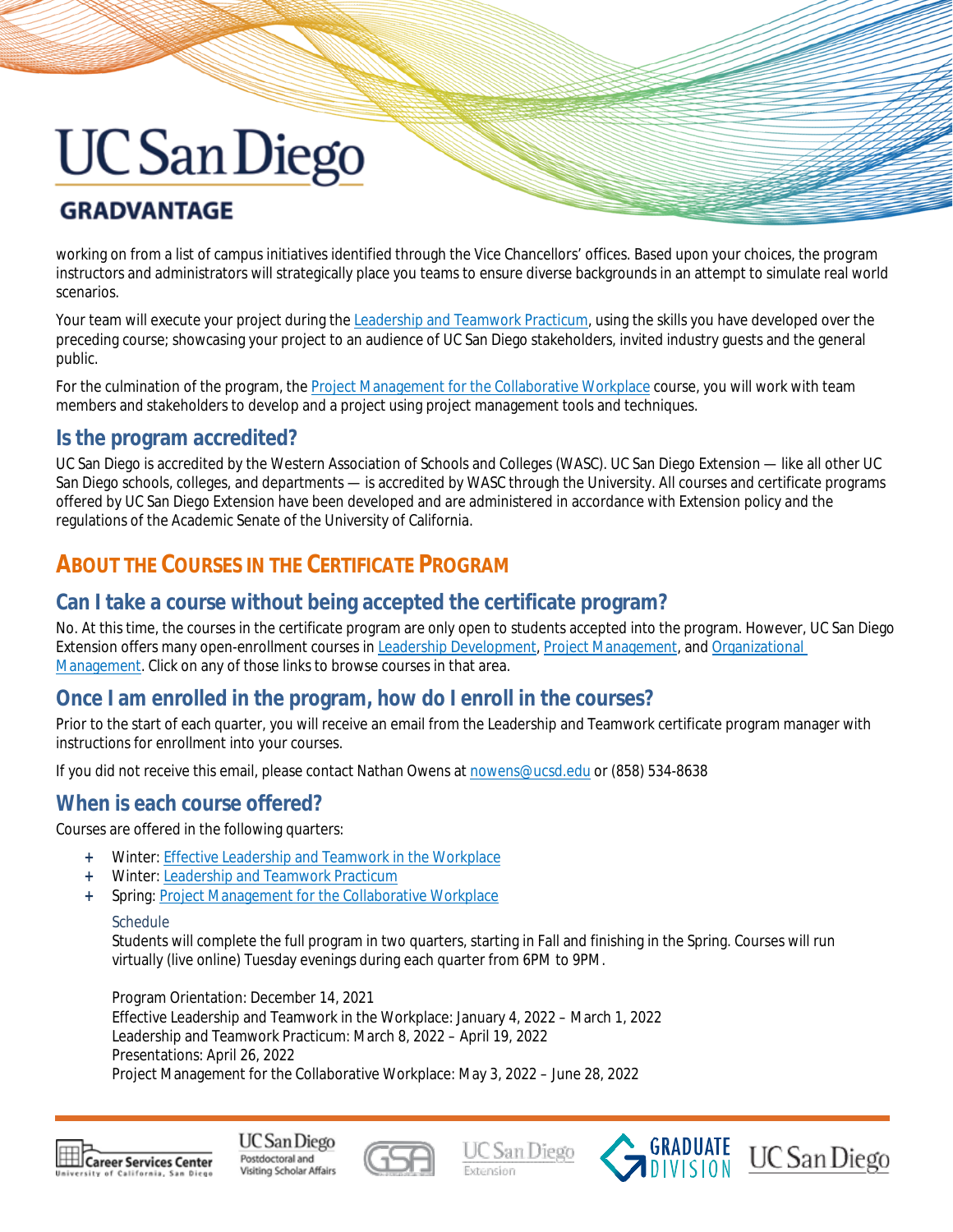# **GRADVANTAGE**

#### **How do I know where to go for class? Where are classes held?**

All classes will be held virtually (live online) Tuesday nights from 6:00 PM until 9:00 PM. You will receive information about course meetings via email prior to the start of the quarter.

#### **What are the instructors' credentials?**

The program is taught by seasoned professionals and overseen by an advisory board of industry executives and hiring managers. You can view the advisor list on the [Leadership and Teamwork](https://extension.ucsd.edu/courses-and-programs/leadership-and-teamwork?utm_source=faq&utm_medium=pdf&utm_campaign=bst-leadership-and-teamwork) certificate webpage. The instructors for the program are:

#### **Richard Mayhew**

Rich Mayhew, B.A., is principal for Smart Solutions, a training and consulting company that helps organizations implement leadership and change strategies, develop individual leadership and management skills, and build effective teams. His clients span the high technology, aerospace, real estate, health care and financial services industries.

#### **Dragos Craciun**

Dragos Craciun, PMP, is a Certified Scrum Master, with over 17 years of international experience coordinating medium to large-scale projects from initiation through delivery, including scope definition, project objectives, cost/benefit analysis, business case, planning, implementing and closure. Dragos' specialty is in designing, implementing, testing and delivering Smart Card Payment Solutions (EMV) for Banking/Finance industry. He contributed to the creation of the PM "Toolbox" for GE Capital.

#### **What are my grading options for each course?**

To obtain the certificate, you must either take all courses for a letter grade or pass/no pass. You must earn a grade of at least a "C-" or a "Pass" in order to apply the associated units towards the certificate. A "Pass" grade is equivalent to "C-" work or better. Any courses taken as "Not for Credit" will not count towards the certificate.

### **What kind of credit do I earn from the courses? Is it accepted at other universities?**

The courses in this program are post-baccalaureate, professional-level, credit bearing courses. Credit earned in these courses may lead to the award of a formal certificate by UC San Diego Extension or may be applied toward an academic degree or professional credential, *subject to the approval of the receiving institution*.

If you wish to transfer credit, it is your responsibility to confer with the receiving institution before enrolling, as each individual academic institution decides whether or not to accept Extension's credits.

#### **What are the required textbooks?**

There are no required texts for this course. All course materials will be provided and are included in the course fees.

#### **How will I receive my final course grade?**

Once the course is completed, the instructor has ten working days to submit your grades. Once grades have been posted, you can view and print them vi[a My Extension.](https://myextension.ucsd.edu/)

#### **What if I am having trouble with Canvas or MyExtension?**

Please contact Student Services at 858-534-3400 or [unex-reg@ucsd.edu](mailto:unex-reg@ucsd.edu) if you experience any issues logging in to any of our systems, includin[g Canvas](https://extensioncanvas.ucsd.edu/) and [MyExtension.](https://myextension.ucsd.edu/)



UC San Diego Postdoctoral and Visiting Scholar Affairs